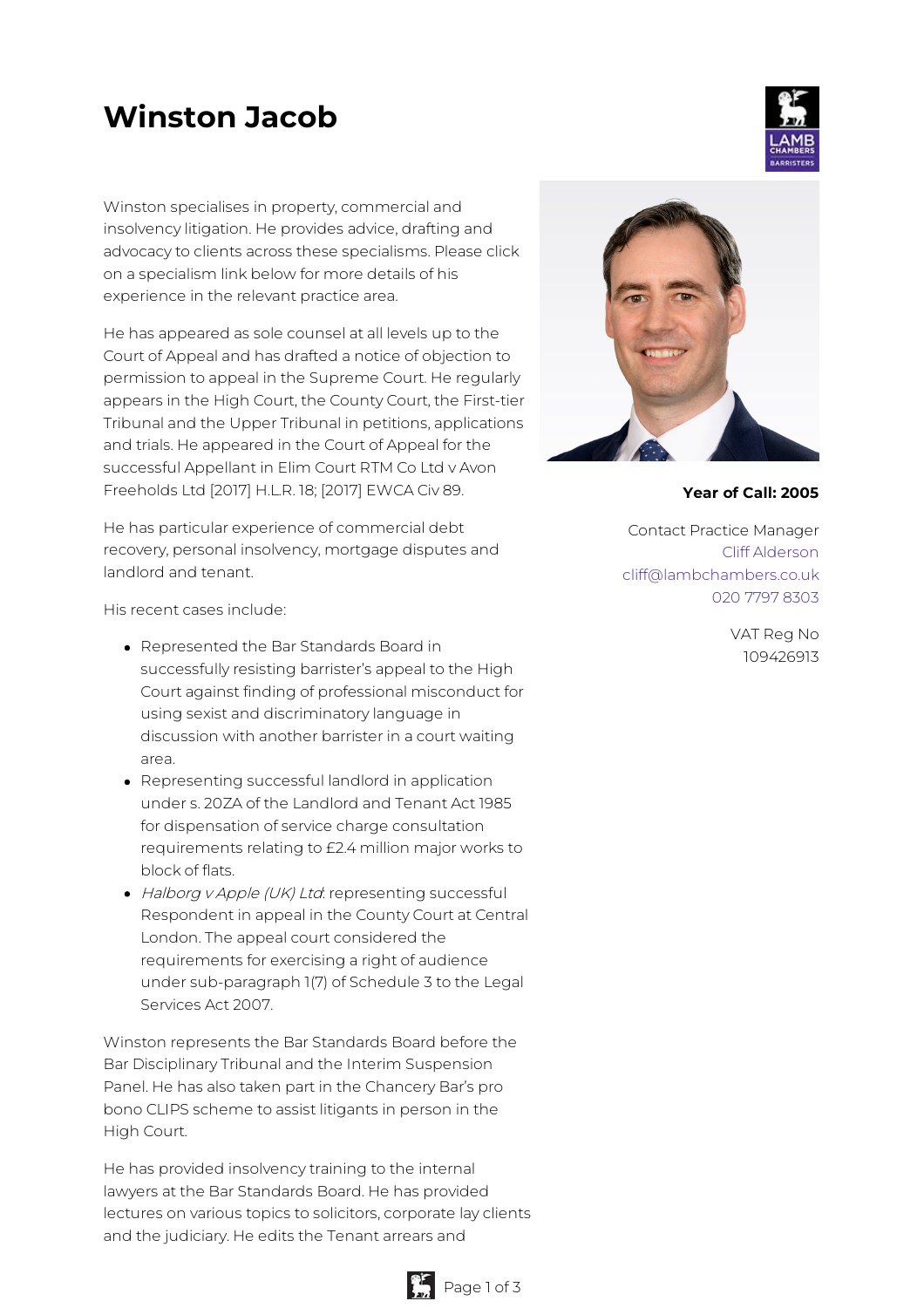bankruptcy section of the RICS isurv website.

In certain circumstances, Winston accepts direct instructions on a public access basis.

Winston was appointed a Deputy District Judge on the South Eastern Circuit in May 2020.

#### **Feedback**

'Thank you for your help in this multi track trial. The outcome was an unconditional victory, and the clients were very impressed with your performance. As they put it: 'we believe you all could not have fought harder for us and we certainly couldn't have wanted for any more. Winston was outstanding. He ran rings around the opposition': John Gordon, Partner, Wilson Browne Solicitors

'I recently instructed Winston in a complex property damage and boundary case. He provided invaluable advice throughout the process; in particular, on preparation of evidence and settlement offers. His most important contribution was his advocacy at trial. Winston was a highly effective advocate with a good understanding of the law and the complex factual background. He was able to use his knowledge deftly in cross-examination, including of an expert witness. We were able to achieve a great outcome for the client and an indemnity based costs award': Toby Walker, Head of Dispute Resolution, Hedges Law

'We are very grateful to Mr Jacob for his assistance and confirm that our client was very happy with the outcome': Mary Rouse, Senior Associate, Wright Hassall LLP

'Winston was absolutely brilliant and we would very much like to keep him on board for the entirety of this case if at all possible': lay clients

# **Further information**

## **Qualifications**

- 2005 Called to the Bar (Middle Temple)
- 2004-2005 Bar Vocational Course (Very Competent)
- 1997-2000 Balliol College, University of Oxford, MA (Hons) in Jurisprudence

#### **Memberships**

- COMBAR
- Chancery Bar Association

## **Background**

Prior to joining Chambers Winston worked as a solicitors'